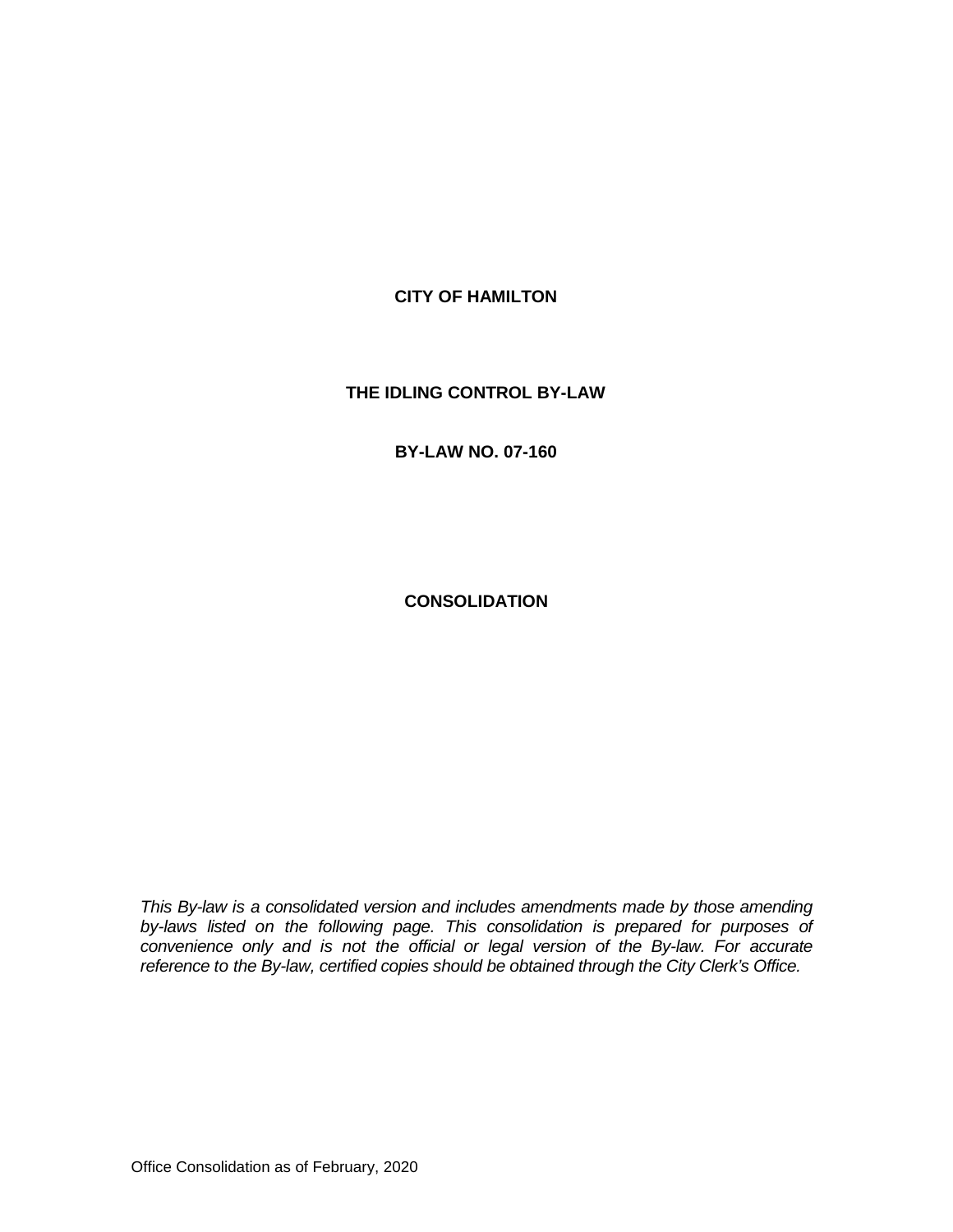# **CITY OF HAMILTON IDLING CONTROL BY-LAW**

## **CONSOLIDATED BY-LAW NO. 07-160**

# **Incorporating amendments made by:**

# **By-Law No: Effective Date:**

| 20-017 | February 12, 2020 | Section 2 - amend, replace or add various     |
|--------|-------------------|-----------------------------------------------|
|        |                   | definitions. Replace subsection 3.1; repeal   |
|        |                   | 4.3, 4.4(b), 4.4(c) and 4.6. Repeal Section 5 |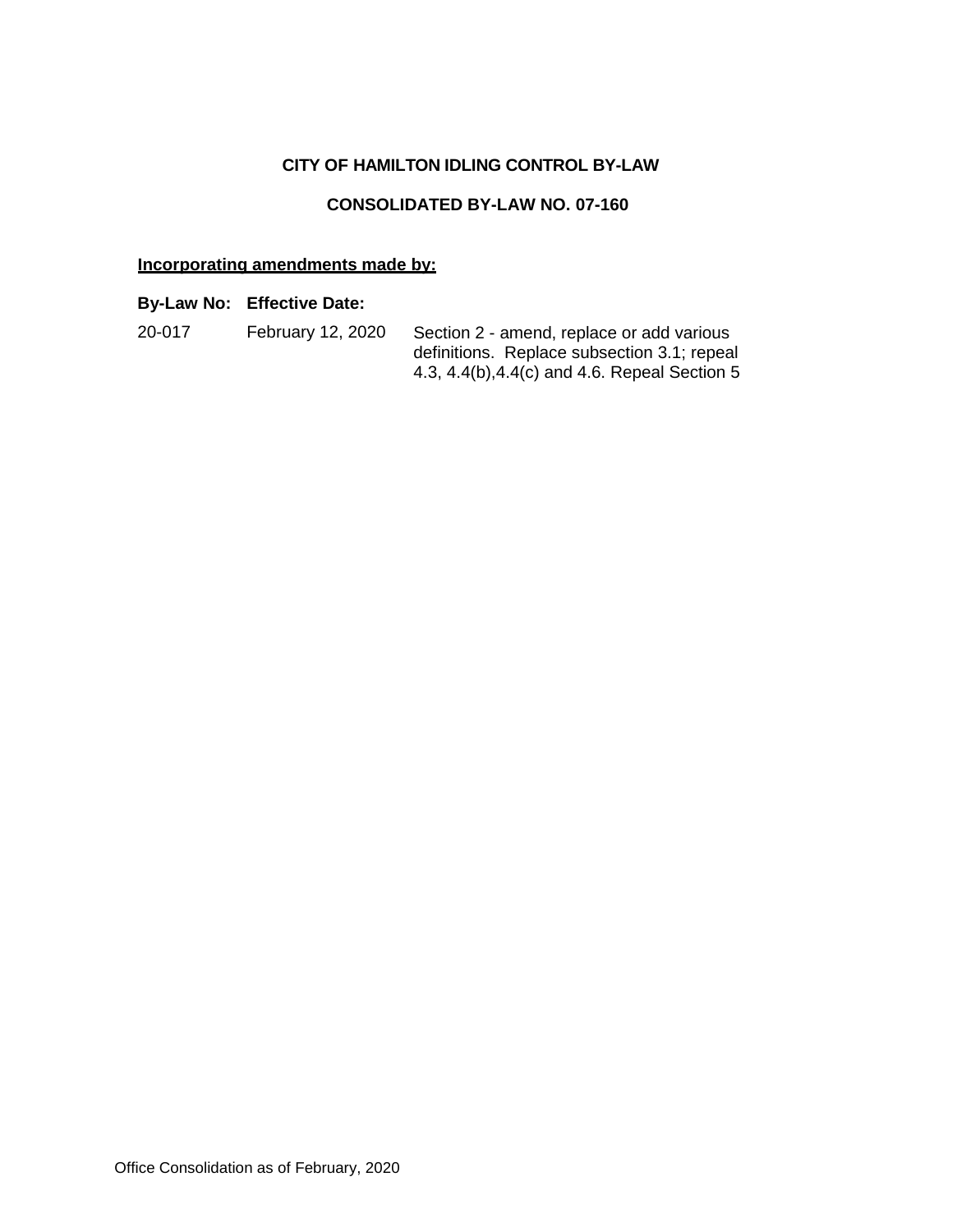**Authority:** Item 1, Committee of the Whole Report::07-014 (PD05092(a)) CM: May 16, 2007 **Bill No.160**

# **CITY OF HAMILTON**

# **BY-LAW NO. 07-160**

# **To Prohibit Unnecessary Idling of Vehicles within the City of Hamilton**

**WHEREAS** Sections 8, 9 and 10 of the Municipal Act, S.O. 2001, Chapter 25, authorize municipalities to regulate matters for purposes related to the health, safety, and well-being of the inhabitants of the municipality;

**AND WHEREAS** Section 425 of the Municipal Act. S.O. 2001, Chapter 25, authorizes municipalities to pass by-laws providing that a person who contravenes a by-law of the municipality be guilty of an offence;

**AND WHEREAS** motor vehicles are a major source of greenhouse gases, nitrogen oxides, carbon dioxide, sulphur dioxides, volatile organic compounds and fine particulate matter emitted into the outdoor air in the City of Hamilton;

**AND WHEREAS** the levels of air pollution in the City of Hamilton are associated with adverse health effects, including deleterious effects on respiratory and cardiovascular health;

**AND WHEREAS** Section 10 of the Municipal Act, S.O. 2001, Chapter 25, provides that municipal purposes include providing services and things considered desirable, and fostering the current and future economic, social and environmental well-being of the municipality;

**AND WHEREAS** the Council of the City of Hamilton desires to assist in the reduction of adverse health effects by reducing the unnecessary emissions of nitrogen oxides, carbon dioxide, sulphur dioxides, volatile organic compounds and fine particulate matter;

**AND WHEREAS** the City of Hamilton has committed to reducing greenhouse gas emissions as part of our commitment to the Federation of Canadian Municipalities Partners for Climate Protection Program;

**NOW THEREFORE** the Council of the City of Hamilton enacts as follows: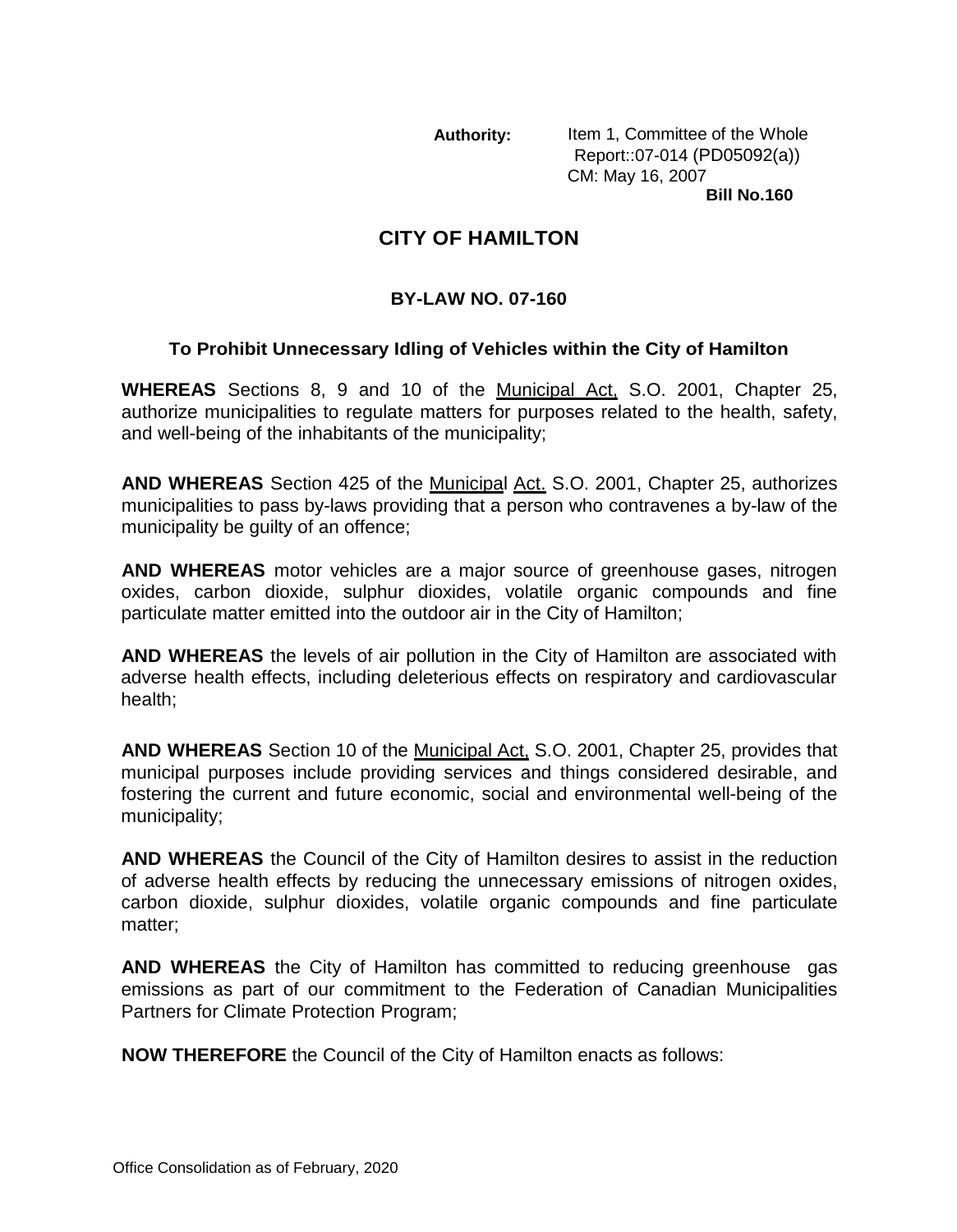### **1. Short Title:**

This by-law may be cited as "The Idling Control By-law."

#### **2. Definitions**

In this By-law:

- **2.1** "City" means the City of Hamilton;
- **2.2** "Council" means the Council for the City of Hamilton;
- **2.3** (20-017)"Idling" means the parking or standing of a motor vehicle, while the combustion engine is running and is not being used to operate auxiliary equipment that is essential to the basic function of the motor vehicle;
- **2.4** "Motor Vehicle" includes an automobile, motorcycle, motor assisted bicycle unless otherwise indicated under the Ontario Highway Traffic Act and any other vehicle propelled or driven otherwise than by muscular power, but does not include a street car, or other motor vehicles running only upon rails, or a motorized snow vehicle, traction engine, farm tractor, self-propelled implement of husbandry or road-building machine within the meaning of the Ontario Highway Traffic Act.
- **2.5** "Transit Vehicle" means public transit vehicles, tour buses, and motor coaches;
- **2.6** "Mobile Work Vehicle" means:
	- **a)** A vehicle containing equipment that must be operated inside or in association with the vehicle, including waste and snow removal vehicles; or
	- **b)** A vehicle serving as a facility for taking measurements or making observations operated by or on behalf of a municipality, public utility or police, fire or ambulance service;
	- **c)** (20-017) a motor vehicle owned or operated by the City of Hamilton while the operator is engaged in the performance of his or her duties;
- **2.7** "Stopover" means a scheduled delay of a maximum of fifteen (15) minutes at a transit vehicle terminal to allow transit vehicles to adjust to service schedules;
- **2.8** "Layover" means a stopping point along a transit route for a maximum of fifteen (15) minutes to allow transit vehicles to adjust service schedules;
- **2.9** (20-017) "Park" or "Parking" means the standing of a motor vehicle, whether occupied or not, and includes when Standing temporarily for the purpose of and while actually engaged in loading or unloading merchandise;
- 2.10 <sup>(20-017)</sup> "Stand" or "Standing", means the halting of a Motor Vehicle, whether occupied or not, except for the purpose of and while actually engaged in receiving or discharging passengers.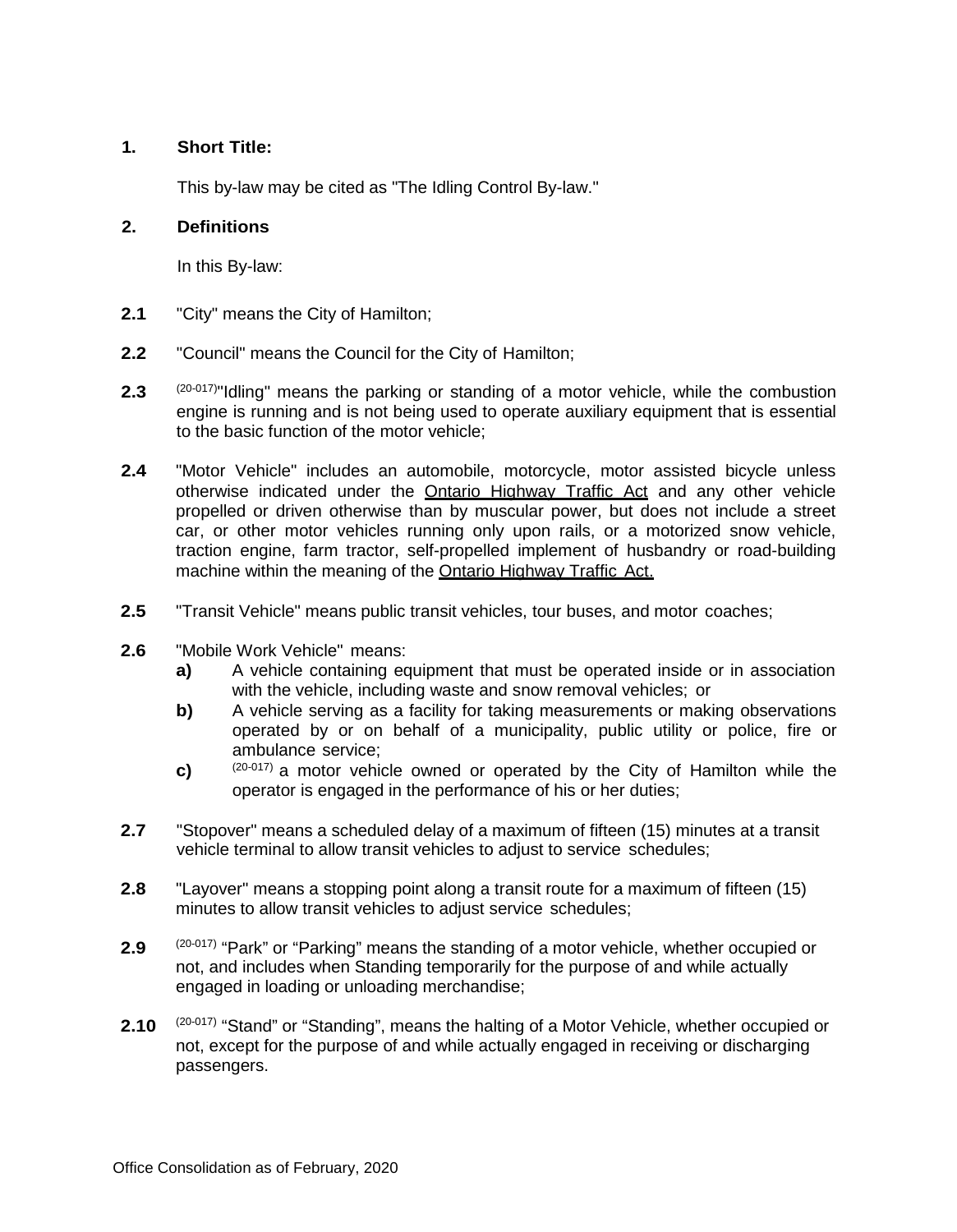## **3. General Provisions**

- **3.1** (20-017) No person shall cause or permit a motor vehicle to idle for more than three (3) consecutive minutes on a highway (as defined in the *Highway Traffic Act*, R.S.O. 1990, c. H.8) under the jurisdiction of the City of Hamilton or on any other property or lands within the City of Hamilton that is not a highway.
- **3.2** Article 3.1 does not apply to the following motor vehicles or situations:
	- **a)** Police, fire or emergency medical service vehicles while engaged in operational activities, including training and patient transfer activities;
	- **b)** Vehicles assisting in an emergency activity, including tow trucks while engaged in hooking up to or moving another vehicle;
	- **c)** Vehicles required to remain motionless because of an emergency, traffic (including congestion and signals), weather conditions, or mechanical difficulties over which the driver has no control;
	- **d)** Mobile work vehicles while they are in the course of being used for their basic function;
	- **e)** During weather conditions where outside temperatures are over 27° C or below 5° C where idling may be necessary for the operation of air conditioning or heating equipment as long as the vehicle is occupied;
	- **f)** Vehicles engaged in the course of a parade, race or any other event authorized by Council.
	- **g)** Vehicles transporting a person where a medical doctor certifies in writing for medical reasons that a person in a vehicle requires temperature or humidity to be maintained within a certain range, and where the medical note is upto-date and is kept with the vehicle operator;
	- **h)** Transit vehicles while passengers are embarking or disembarking en route or in terminals;
	- **i)** Transit vehicles while at a layover or stopover location except where idling is substantially for the convenience of the operator of the vehicle or in situations where engine shutdown will result in restart complications;
	- **j)** Vehicles where idling is required as part of the repair process or to prepare a vehicle for service while the vehicle is in the possession or on the property of a commercial vehicle repair facility;
	- **k)** Agricultural vehicles and equipment unlicensed under the Ontario Highway Traffic Act. Agricultural vehicles are designed and used exclusively for operations off the public highway in the performance of agricultural work or animal husbandry.
	- I) Armoured vehicles where a person remains inside the vehicle while guarding the contents of the vehicle or while the vehicle is being loaded or unloaded;
	- **m)** Commercial vehicles using heating or refrigeration systems powered by the motor or engine for the preservation of perishable cargo; or
	- **n)** A vehicle whose engine is being operated to boost the battery of another vehicle, or which vehicle is connected to an external stationary device which relies on the power of the vehicle to carry out work such as a tractor or traction engine powering another such device by pulley or other connection.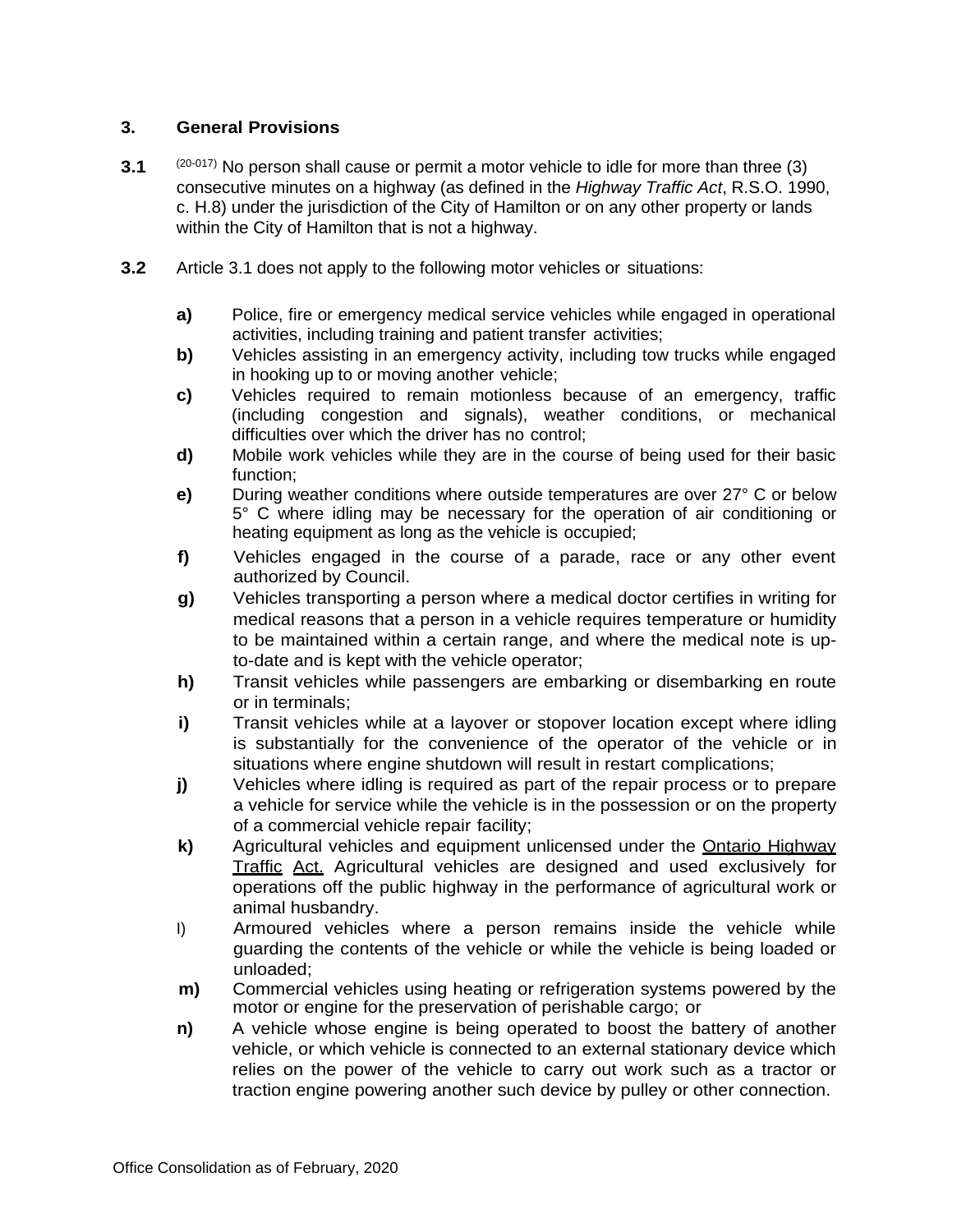## **4. Enforcement**

- **4.1** Any Police Officer or a Municipal By-law Enforcement Officer appointed under any by- law of the City, for the purpose of this section is authorized to inform any person of the provisions of this by-law and to request compliance therewith.
- **4.2** Any Police Officer or a Municipal By-law Enforcement Officer appointed under any by- law of the City may enforce the provisions of this by-law.
- **4.3** The Court, in which a conviction has been entered, and any other court of competent jurisdiction thereafter, may make an order prohibiting the continuation or repetition of the offence by the person convicted and such order shall be in addition to any other penalty imposed on the person convicted. (Repealed 20-017)
- **4.4** In accordance with the *Municipal Act, 2001* and in particular the conditions set out in sections 435 and 437 of the *Municipal Act, 2001,* including the provision of notice to an occupier where required, a person authorized to enforce this by-law may enter on a property at any reasonable time for the purpose of carrying out an inspection to determine whether or not the following are being complied with:
	- **(a)** this by-law;
	- **(b)** a direction, requirement or order made under this by-law; or (Repealed 20-017)
	- **(c)** an order made under section 431 of the *Municipal Act, 2001* in respect of a contravention of this by-law. (Repealed 20-017)
- **4.5** A person authorized to enforce this by-law may, for the purposes of an inspection under section 4.4:
	- **(a)** require the production for inspection of documents or things relevant to the inspection:
	- **(b)** inspect and remove documents or things relevant to the inspection for the purpose of making copies or extracts;
	- **(c)** require information from any person concerning a matter related to the inspection; or
	- **(d)** alone or in conjunction with a person possessing special or expert knowledge, make examinations or take tests, samples or photographs necessary for the purposes of the inspection.
- *4.6* Where required, a person authorized to enforce this by-law may carry out an inspection or exercise the powers as provided in an order of the court as issued under section 438 of the *Municipal Act, 2001.* (Repealed 20-017)

### **5. Administrative Penalties System(20-017)**

- **5.1** (20-017) This by-law in its entirety is designated as a by-law to which the City's Administrative Penalties by-law applies.
- 5.2 (20-017) The owner of the motor vehicle that is left idling in contravention of this by-law, when given a penalty notice in accordance with the City's Administrative Penalties Bylaw, shall be liable to pay the City an administrative penalty in the amount specified in Schedule A of the City's Administrative Penalty By-law and any fees related thereto.